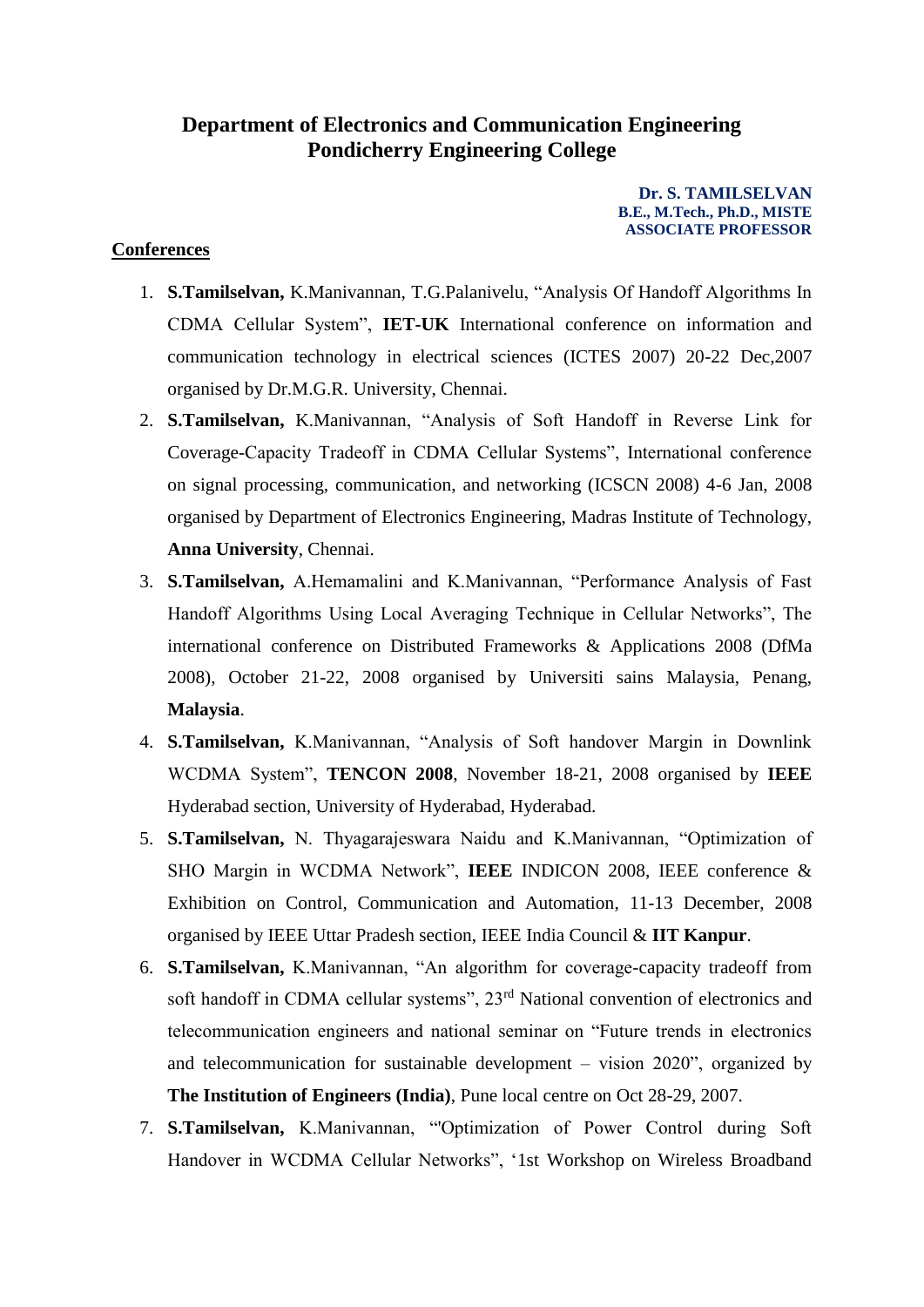Access for Communities and Rural Developing Regions - WIRELESS4D'08, December 11-12, 2008, Karlstad University, Sweden.

- 8. **S.Tamilselvan,** S.Vasanthakumar and G.Annalakshmi **"**An Envelope Digital Clipping for PMEPR Reduction in MC-CDMA systems," Second National Conference on Signal Processing, Communications and VLSI Design, May  $7<sup>th</sup>$  and  $8<sup>th</sup>$ 2010, Anna University Coimbatore.
- 9. **S.Tamilselvan,** and G.Annalakshmi "Hybrid Filter Bank with Digital Synthesis Filter," International Conference on Advances in Information, Communication Technology and VLSI Design, August 6<sup>th</sup> and 7<sup>th</sup> 2010, PSG College of Technology.
- 10. **S.Tamilselvan,** A.Alexander, "Bandwidth Request-Allocation for ERTPS in Mobile WiMAX Networks," Proceedings of the International Conference on 4G Wireless Computer Networks, Kamban Engineering College, Tiruvannamalai, pp. 143-152, March  $4<sup>th</sup>$  to  $6<sup>th</sup>$  2011.
- 11. **S.Tamilselvan,** C.Tamizhselvan, "IEEE 802.21 Media Independent Handover Mechanism for Heterogeneous Networks" AICTE Sponsored International Conference on Communication and Signal Processing*,* April 2012.
- 12. **S.Tamilselvan,** G.Senthamilselvan, "Investigation of Differential Feedback Rate for Time Correlated MIMO Transmission over Fading Channels" AICTE sponsored 1st National Conference on Green Technology Concepts for Bridging the Digital Divide using ICT, Green ICT 2013, pp.54-59, July 2013.
- 13. **S.Tamilselvan,** S.Savitha, "Spectrum Utilization and Enhancement of Coverage for Device to Device Cellular Network" IEEE *International Conference on Computational Systems in Engineering and Technology (ICCSET) 2014*, pp. 104-109, March  $7<sup>th</sup>$  and  $8<sup>th</sup>$  2014.
- 14. **S.Tamilselvan,** R.Gajalakshmi, "Resource Allocation for OFDMA Macro/Femto Networks" IEEE *International Conference on Computational Systems in Engineering*  and Technology (ICCSET) 2014, pp. 165-170, March 7<sup>th</sup> and 8<sup>th</sup> 2014.
- 15. **S.Tamilselvan**, V.Kamalakannan, "Security enhancement of text message based on matrix approach using elliptic curve cryptosytem" 2<sup>nd</sup> International Conference on Nanomaterials and Technologies, CNT'14, pp.42-43, October 2014.
- 16. **S.Tamilselvan**, D.Rahul Gandh,V.Kamalakannan and R.Balamurugan, "FPGA Implementation of Enhanced Key Expansion and Error Correction Algorithm for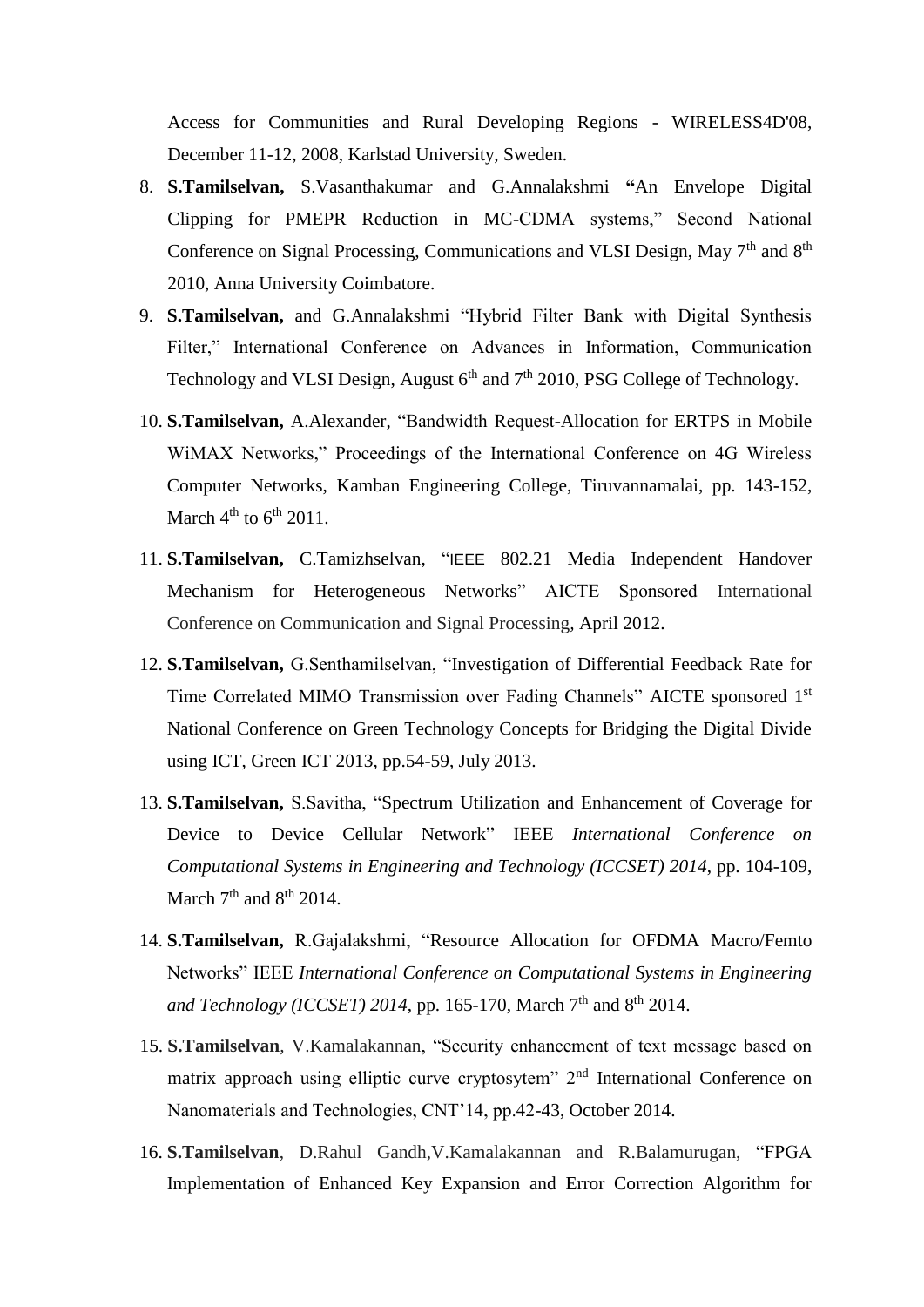Advanced Encryption Standard", *IEEE International Conference on Contemporary Computing and Informatics*, 978-1-4799-6629-5/14, pp.409-413, November 2014.

- 17. **S.Tamilselvan**, R.Balamurugan, V.Kamalakannan and D.Rahul Gandh "Enhancing Security in Text Messages Using Matrix based Mapping and ElGamal Method in Elliptic Curve Cryptography", *IEEE International Conference on Contemporary Computing and Informatics*, 978-1-4799-6629-5/14, pp.103-106, November 2014.
- 18. **S.Tamilselvan,** V. Kamalakannan, "An Efficient cryptography protocol using matrix mapping technique", *IEEE International Conference on Communication and Signal Processing* Conducted by Department of ECE, Adiparasakthi Engineering College, Melmaruvathur, 2-4<sup>th</sup> of April, 2015.
- 19. **S.Tamilselvan,** Ch.V.M.S.N.Pavan Kumar, "A Review on 3GPP Femtocell Networks and its Challenges", *DRDO Sponsored International conference on Electrical, Electronics, Instrumentation and Computer Communication (EEICC-2015)* Conducted by Karpagam College of Engineering, Coimbatore, pp.265-271, 18& 19<sup>th</sup> of December, 2015.
- 20. **S.Tamilselvan,** Ch.V.M.S.N.Pavan Kumar, Prabagar S, "An effective cognitive spectrum sensing approach based on hidden markov model with state prediction", *DRDO Sponsored International conference on Electrical, Electronics, Instrumentation and Computer Communication (EEICC-2015)* Conducted by Karpagam College of Engineering, Coimbatore, pp.279-284, 18& 19<sup>th</sup> of December, 2015.
- 21. **S.Tamilselvan,** G.Dharanidharan, "Design and Implementation of Unmanned Vehicles for Unexplored Environment using Swarm Intelligence" *TEQIP Sponsored Conference on Instrumentation Systems, Measurement and Automation (CISMA-2015)* Conducted by Dept. of EIE, Pondicherry Engineering College, Puducherry, pp.67-72,  $7<sup>th</sup>$  &  $8<sup>th</sup>$  of January, 2016.
- 22. **S.Tamilselvan,** Ch.V.M.S.N.Pavan Kumar, S.Prabagar, "A Survey on Spectrum Sensing Techniques", *TEQIP Sponsored Conference on Instrumentation Systems, Measurement and Automation (CISMA-2015)* Conducted by Dept. of EIE, Pondicherry Engineering College, Puducherry, pp.85-90,  $7<sup>th</sup>$  &  $8<sup>th</sup>$  of January, 2016.
- 23. **Tamilselvan.S**, Ch.V.M.S.N.Pavan Kumar, Prabhakaran P, "Efficient Interference Mitigation in Femtocell Networks", TEQIP Sponsored International Conference on